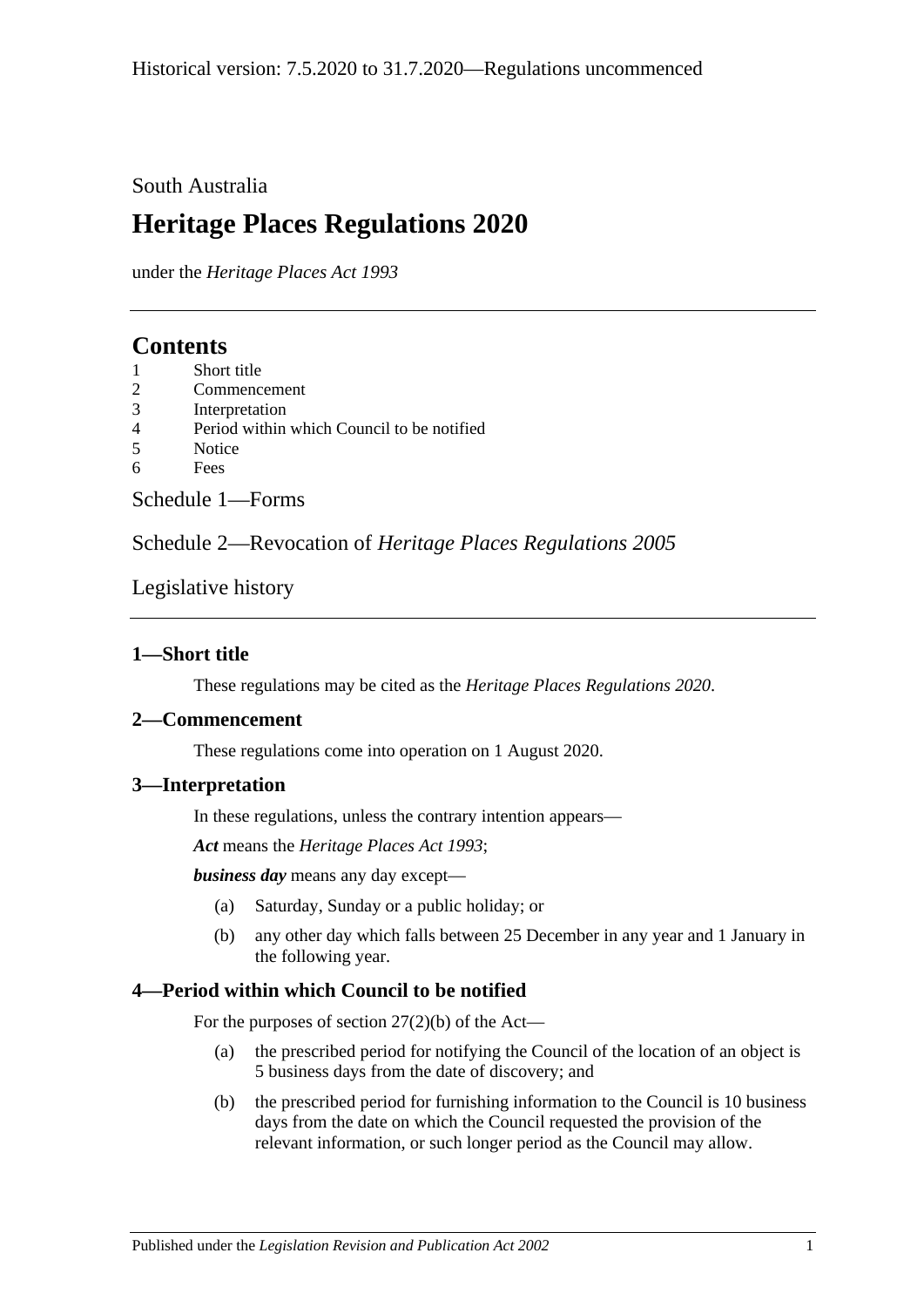### <span id="page-1-0"></span>**5—Notice**

For the purposes of section  $38A(5)(a)(i)$  of the Act, the form set out in [Schedule](#page-1-2) 1 is prescribed.

### <span id="page-1-1"></span>**6—Fees**

The Council may waive or reduce a prescribed fee if satisfied that it is appropriate to do so in a particular case.

# <span id="page-1-2"></span>**Schedule 1—Forms**

### **Form 1**

[\(regulation](#page-1-0) 5)

### **Notice of option to elect to be prosecuted for contravention**

File number *[insert file number]*

To *[insert name of person to whom notice is given]*, of *[insert address of person]*,

It is alleged that you have engaged in conduct in contravention of the *[Heritage Places](http://www.legislation.sa.gov.au/index.aspx?action=legref&type=act&legtitle=Heritage%20Places%20Act%201993)  Act [1993](http://www.legislation.sa.gov.au/index.aspx?action=legref&type=act&legtitle=Heritage%20Places%20Act%201993)* ("the Act"). The particulars of the alleged contravention are set out in this notice.

The purposes of this notice is to give you the opportunity to elect to be prosecuted for the alleged contravention under section 38A(5)(a) of the Act. If you do not elect to be prosecuted, the Minister, a local council, or any other person acting with the leave of the Environment, Resources and Development Court may commence civil proceedings under section 38A(1)(c) of the Act for the purposes of obtaining an order from the Court that you pay into the South Australian Heritage Fund an amount as a monetary penalty on account of the contravention. In these civil proceedings, any contravention of the Act would only need to be proved on the balance of probabilities.

If you elect to be prosecuted rather than facing civil penalty proceedings, you must serve a written notice on the Minister within 21 days after service of this notice.

The following matters are relevant to the provision of a notice of election to the Minister:

- (a) The notice must be addressed to the Minister as follows: *[insert relevant information]*;
- (b) You may choose to use the pro forma notice to the Minister attached to this document, or you may inform the Minister by letter if you so wish;
- (c) The notice must contain your name and the File Number shown at the top of this document;
- (d) Additional information about the Act can be obtained from www.environment.sa.gov.au/heritage;
- (e) Additional information concerning this notice can be obtained by calling *[insert relevant phone number]*;
- (f) If you do not respond within 21 days after service of this notice, proceedings may be commenced to recover the civil penalty in the Environment, Resources and Development Court.

#### **Particulars of alleged contravention**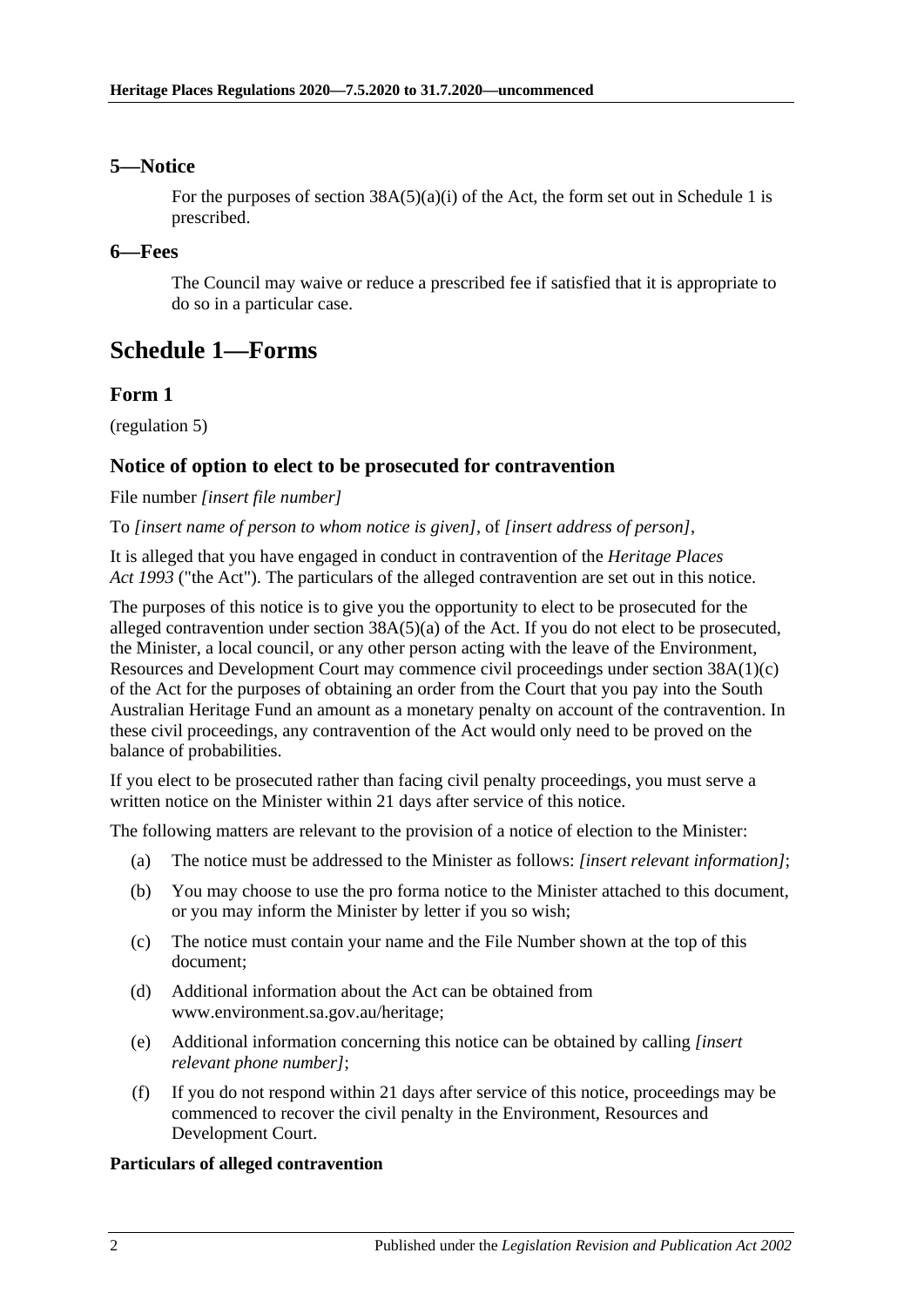Name of State Heritage Place (if applicable) *[insert name of State Heritage Place]*

Register number *[insert register number]*

Address or location *[insert address or location of State Heritage Place]*

Details of alleged contravention *[insert details of alleged contravention]*

Issued by *[insert name of person by whom the notice is issued]*

Date *[insert date]*

#### **General information**

The *[Heritage Places Act](http://www.legislation.sa.gov.au/index.aspx?action=legref&type=act&legtitle=Heritage%20Places%20Act%201993) 1993* is an Act to make provision for the identification, recording and conservation of places and objects of non-Aboriginal heritage significance, to establish the South Australian Heritage Council and for other purposes.

Section 38A(1) of the Act allows an Environment, Resources and Development Court order to be made only where a contravention of the Act has occurred. Section 38A(1)(c) allows the Court to order a monetary penalty to be paid into the South Australian Heritage Fund on account of the breach. A monetary penalty such as this is sometimes known as a civil penalty because it is a financial penalty imposed by a Court in civil proceedings. The penalty is intended as a deterrent.

Section  $38A(5)(a)(i)$  imposes limits on the circumstances and manner of application and use of a civil penalty order. A person who is faced with the possibility of a civil penalty may elect to be prosecuted for a criminal offence, which must be proved at the higher standard of beyond reasonable doubt.

For the purposes of allowing a person to make an election, the Minister must serve a notice on the person advising the person that they may, by written notice to the Minister, elect to be prosecuted for the contravention, and allowing the person not less than 21 days to do so. This is the reason for the service of this notice.

Proceedings for a civil penalty are stayed if criminal proceedings are initiated or have already been initiated against the person for an offence that is the same (or substantially the same) as the conduct alleged to constitute the contravention to which the proceedings relate. They may be resumed if the criminal proceedings do not result in a formal finding of guilt being made against the person.

If an amount is paid in the civil proceedings, criminal proceedings may not be initiated against the person for an offence constituted by conduct that is the same (or substantially the same) as the conduct alleged to constitute the contravention in relation to which the amount has been paid.

#### **Attachment—Notice to the Minister**

I, *[insert name of person electing to be prosecuted]*, have received a notice from the Minister under section 38A(5)(a) of the *[Heritage Places Act](http://www.legislation.sa.gov.au/index.aspx?action=legref&type=act&legtitle=Heritage%20Places%20Act%201993) 1993* ("the Act") in connection with the proposed commencement of civil penalty proceedings in respect of a contravention of the Act.

The file number is *[insert file number]*

In accordance with section  $38A(5)(a)$  of the Act, I hereby give notice that I elect to be prosecuted for the alleged contravention.

Signed *[insert signature]*

Date *[insert date]*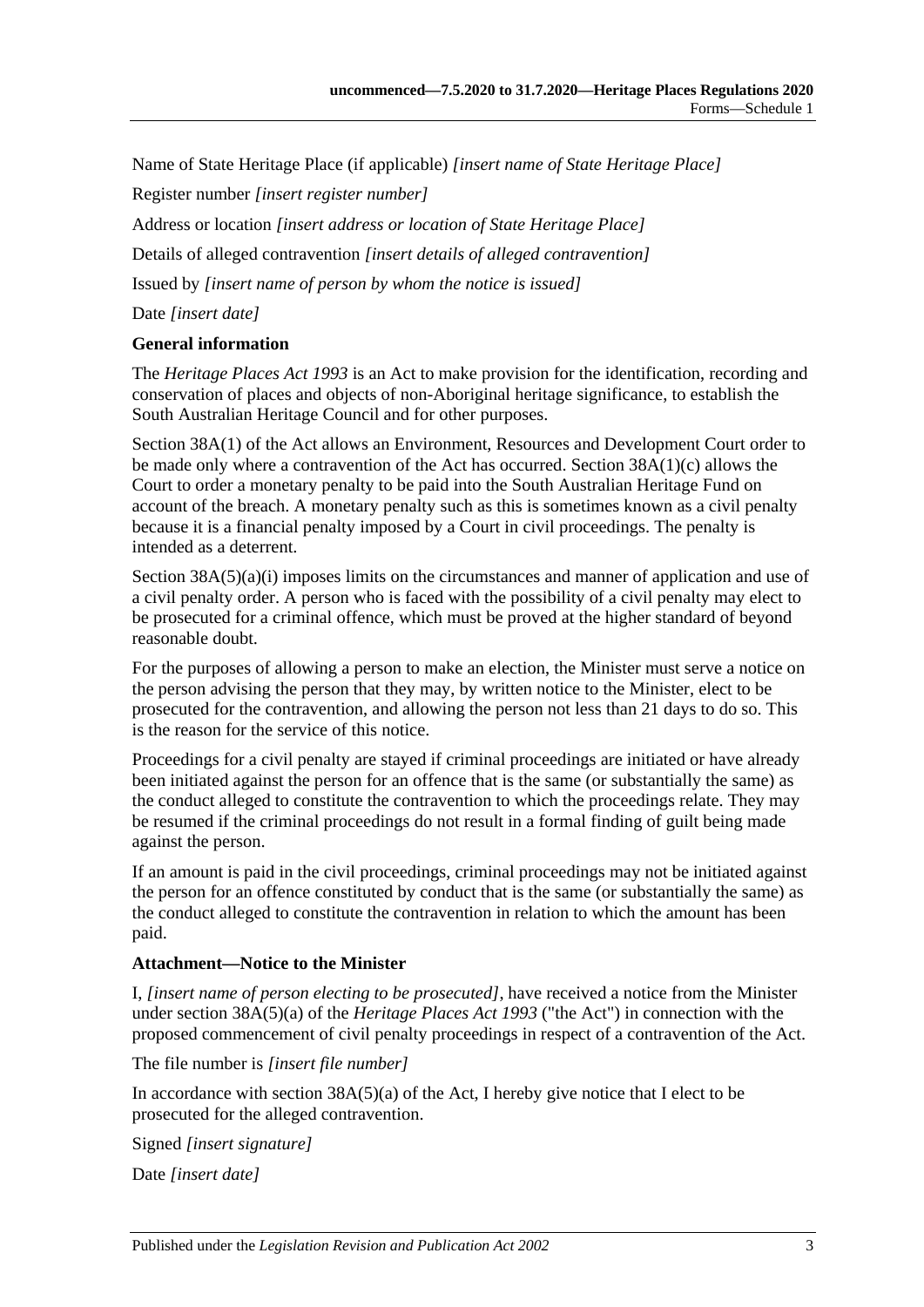<span id="page-3-0"></span>Contact details *[insert contact details of person electing to be prosecuted]*

# **Schedule 2—Revocation of** *Heritage Places Regulations 2005*

The *[Heritage Places Regulations](http://www.legislation.sa.gov.au/index.aspx?action=legref&type=subordleg&legtitle=Heritage%20Places%20Regulations%202005) 2005* are revoked.